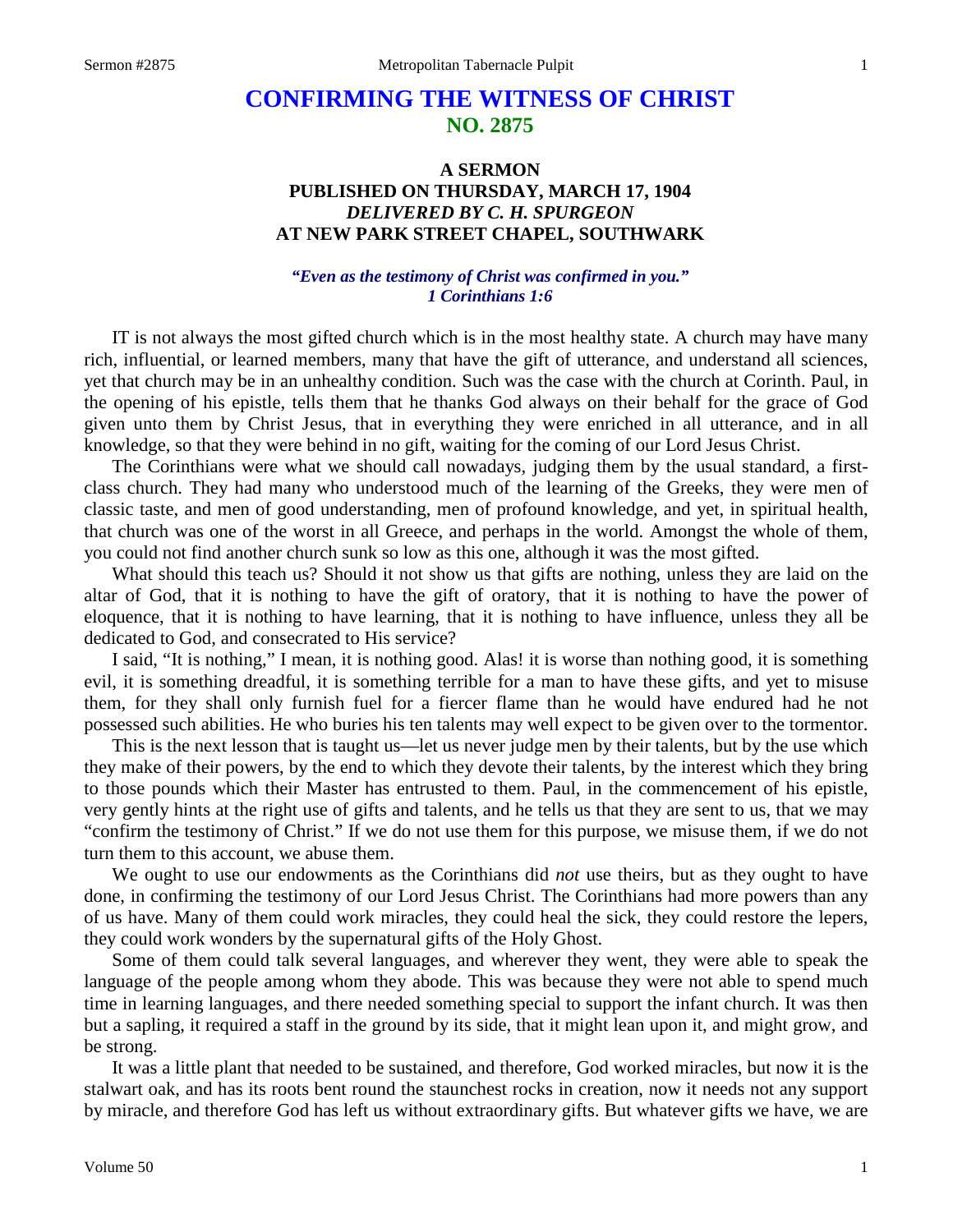to use them for the purpose mentioned in the text, that is, for the confirmation of the testimony of Christ Jesus.

There are two points which we shall speak of as the Holy Spirit may enable us. First, *The testimony of Christ,* and secondly, *What is meant by our confirming it?* 

**I.** First then, THE TESTIMONY OF CHRIST.

We are told in the text, that there was a "testimony of Christ" which was "confirmed in you." Our first inquiry is, What is meant by the testimony of Christ?

That this world is fallen is the first truth in all theology. "We have gone astray like lost sheep," and had there not been mercy in the mind of God, He might justly have left this world to perish without ever calling it to repentance, but He, in His wondrous long-suffering and His mighty patience, was not pleased so to do. Being full of tender mercies and lovingkindness, He determined on sending the Mediator into the world, whereby He might restore it again to its pristine glory, and might save for Himself a people whom "no man could number," who are to be called the elect of God, loved with His everlasting love.

In order that He might rescue the world, and save those elect ones, the Lord of hosts has constantly ordained and sent forth a perpetual priesthood of testifiers. What was Abel with his lamb, but the first martyred witness of the truth? Did not Enoch wear his mantle when he walked with God, and prophesied concerning the second advent of Christ? Was not Noah a preacher of righteousness among a gainsaying generation? The glorious succession never fails.

Abraham comes from Ur of the Chaldees, and from the hour of his call till the day when he slept in Machpelah, he was a faithful witness. Then we might mention Lot in Sodom, Melchisedec in Salem, Isaac and Jacob in their tents, and Joseph in Egypt. Read the Scripture history, and can you fail to observe a golden chain of united links, hanging over a sea of darkness, but yet uniting Abel with the last of the patriarchs?

We are now arrived at a new era in the history of the church, but it is not destitute of light. See there the son of Amram, the honored Moses. That man was a very sun of brightness, for he had been where darkness veiled the unutterable light of the skirts of JEHOVAH. He climbed the steep sides of Sinai, he went up where the lightning blazed, and the thunders lifted up their awful voice, he stood upon the mountain's burning summit, and there, in that secret chamber of the Most High, he learned, in forty days, the witness of forty years, and was the constant enunciator of justice and righteousness. But he died, as the best men must. Sleep on in peace, O Moses, in your secret grave, fear not for truth, for God will be with Joshua as He was with thee!

The times of the judges and kings were sometimes densely darkened, but amid their civil wars, their idolatry, their persecutions, and their visitations, the chosen people still had a remnant according to the election of grace. There were ever some who walked through the earth, like the ancient Druids in the woods, wrapped in white garments of holiness, and crowned with the glories of the Most High. The river of truth might run in a shallow stream, but it was never utterly dry.

Next, come to the times of the prophets, and there, after traversing a dreary period, when the world was only illumined here and there by such lamps as Nathan, Abijah, Gad, or Elijah, you find that you have come to the light of meridian day, or rather to a cloudless sky, crowded with stars. There is the eloquent Isaiah, the lamenting Jeremiah, the soaring Ezekiel, the well-beloved Daniel, and lo, behind these four high priests of prophecy, there follow twelve, clothed in the same habiliments, performing the same service.

I might style Isaiah the pole star of prophecy, Jeremiah resembled the rainy Hyades of Horace, Ezekiel was the burning Sirius, and as for Daniel, he resembles a flaming comet, flashing on our vision but for a moment, and then lost in obscurity. I am not at a loss to find a constellation for the minor prophets. They are a sweet group, of intense brilliancy, even though but small—they are the Pleiades of the Bible.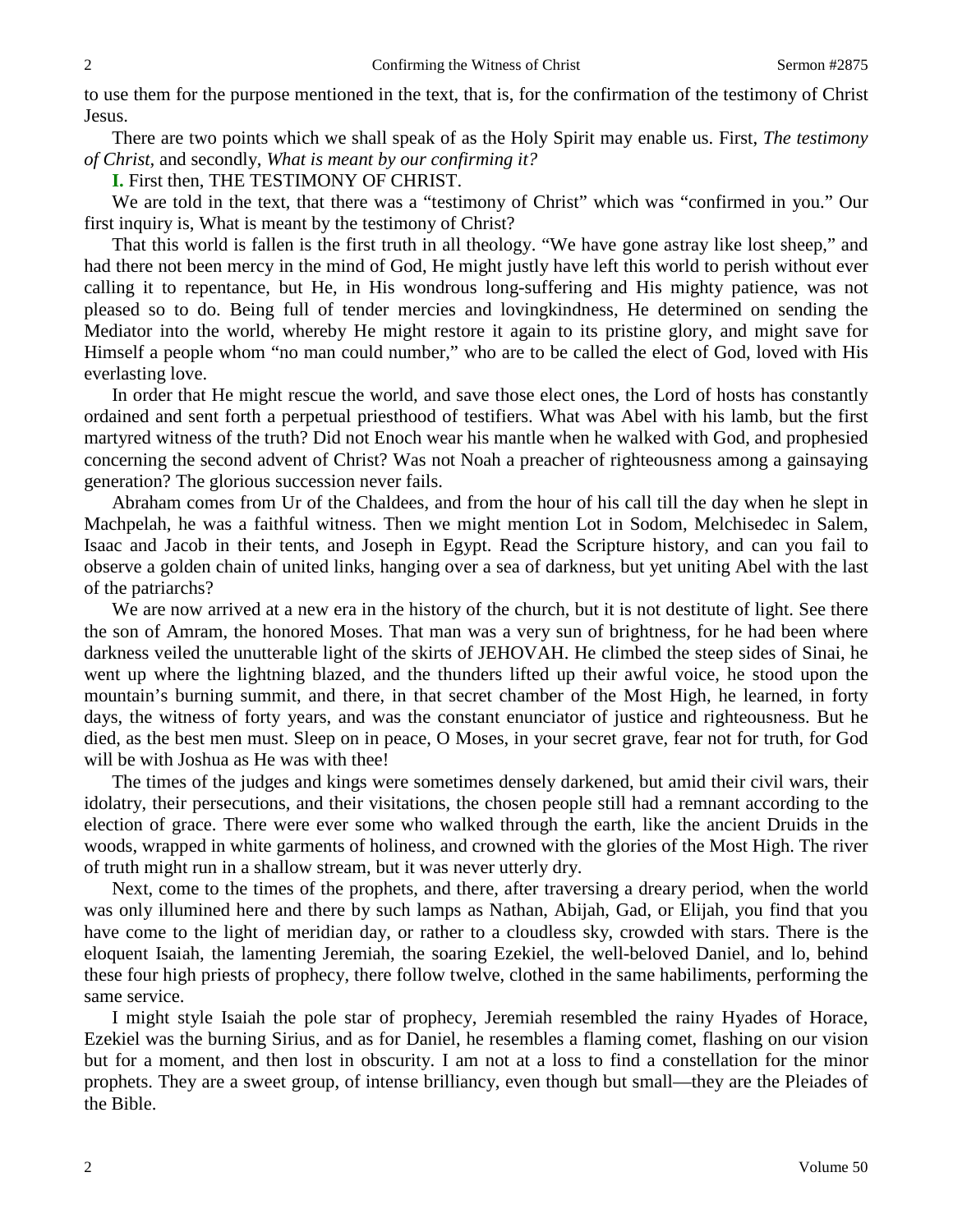Perhaps, at no former season, were the stars of God marshaled in greater numbers, but yet, amid all preceding and succeeding gloom, the sky of time was never in total darkness, there was always a watcher and a shining one there. God has never abandoned the world, He has never quenched its lamp of testimony, He has never said, "Go, thou vile thing," and spurned it from His foot. He might deluge it once with water, He might rain fire and brimstone upon Sodom, He might drown a nation in the sea, He might destroy a generation in the wilderness, He might devour kingdoms, and root them up, but never, never would He extinguish the perpetual flame of the testimony of truth.

I was thinking just now, of a picture which I saw a few days ago, a beautiful painting of a brook, with stepping stones in the water, upon which the traveler crossed, and the idea has just flashed upon my mind, surely the stream of man's wickedness, and the stream of time, may be crossed by those stepping stones of testimony. There you have Noah, and he is a stepping stone, to step on to Abraham, and from him to Moses, and from Moses to Elijah, and so on, from Elijah to Isaiah, from Isaiah to Daniel, and from Daniel down to the brave Maccabees.

And what is the last stepping stone? It is Jesus Christ, the faithful and true Witness, the Prince of the kings of the earth. Jesus was, in one sense, the last Testifier of truth. We are left to confirm it to others, and we shall, just for a few moments, enlarge on what the testimony of Jesus Christ was.

First of all, in order to justify me in calling Jesus Christ a Testifier, I want to refer to one or two passages of Scripture, where you will see that He came into the world to be a Testifier and Witness to the truth. Turn to the third chapter of John, and the thirty-first verse. John the Baptist says, "He that cometh from above is above all: he that is of the earth is earthly, and speaketh of the earth: he that cometh from heaven is above all. And what he hath seen and heard, that he testifieth; and no man receiveth his testimony. He that hath received his testimony hath set to his seal that God is true."

There we find John, who was the harbinger of our Savior, speaking of Christ as giving a testimony, speaking of Him as One who came into the world for the special purpose of testifying to the truth. Turn further on in the same Gospel, and you will find in the eighth chapter and eighteenth verse, our Savior says this of Himself, "I am one that bear witness of myself, and the Father that sent me beareth witness of me."

I refer you, also, to the eighteenth chapter of John, and the thirty-seventh verse, where Pilate says to Jesus, "Art thou a king then?" and He replies, "For this cause came I into the world, that I should bear witness unto the truth." There again, you find our Savior speaking of Himself as a Witness.

I might refer you to some passages in Isaiah, where he speaks of Christ as a Witness, but I will only keep to the writings of our friend John, so we will now turn to the Book of Revelation. In the first chapter, at the fifth verse, you find him saying, "Jesus Christ, who is the faithful Witness." In the third chapter of the same Book, at the fourteenth verse, "And unto the angel of the church of the Laodiceans write; These things saith the Amen, the faithful and true Witness."

Now, then, I think I am not dishonoring my Master by calling Him a "Witness." I have placed Him side by side with a glorious cloud of witnesses, and I have said He is the last Witness, and I think I have not dishonored His blessed name when I find He calls Himself a "Witness." Let us enlarge upon this head for a moment or two. Christ is the very King of witnesses, He is the greatest of all witnesses, and superior to every other. He does not differ from any other in the things He testifies, for they all testify to the same truth, but there is something in which this glorious Witness is superior to every other.

First let me remark, that *Christ witnesses directly from Himself,* and that is one thing in which He is superior to all the prophets, and the other holy men who testified to the truth. What did Isaiah say? What did Elijah say? or Jeremiah? or Daniel? They only said secondhand things, they spoke what God had revealed to them.

But when Christ spoke, He always spoke directly from Himself. All the rest only spoke that which they had received from God. They had to tarry till the winged seraph brought the live coal, they had to gird on the ephod, the curious girdle, and the Urim and Thummim, they must stand listening till the voice said, "Son of man, I have a message for thee." They were but instruments blown by the breath of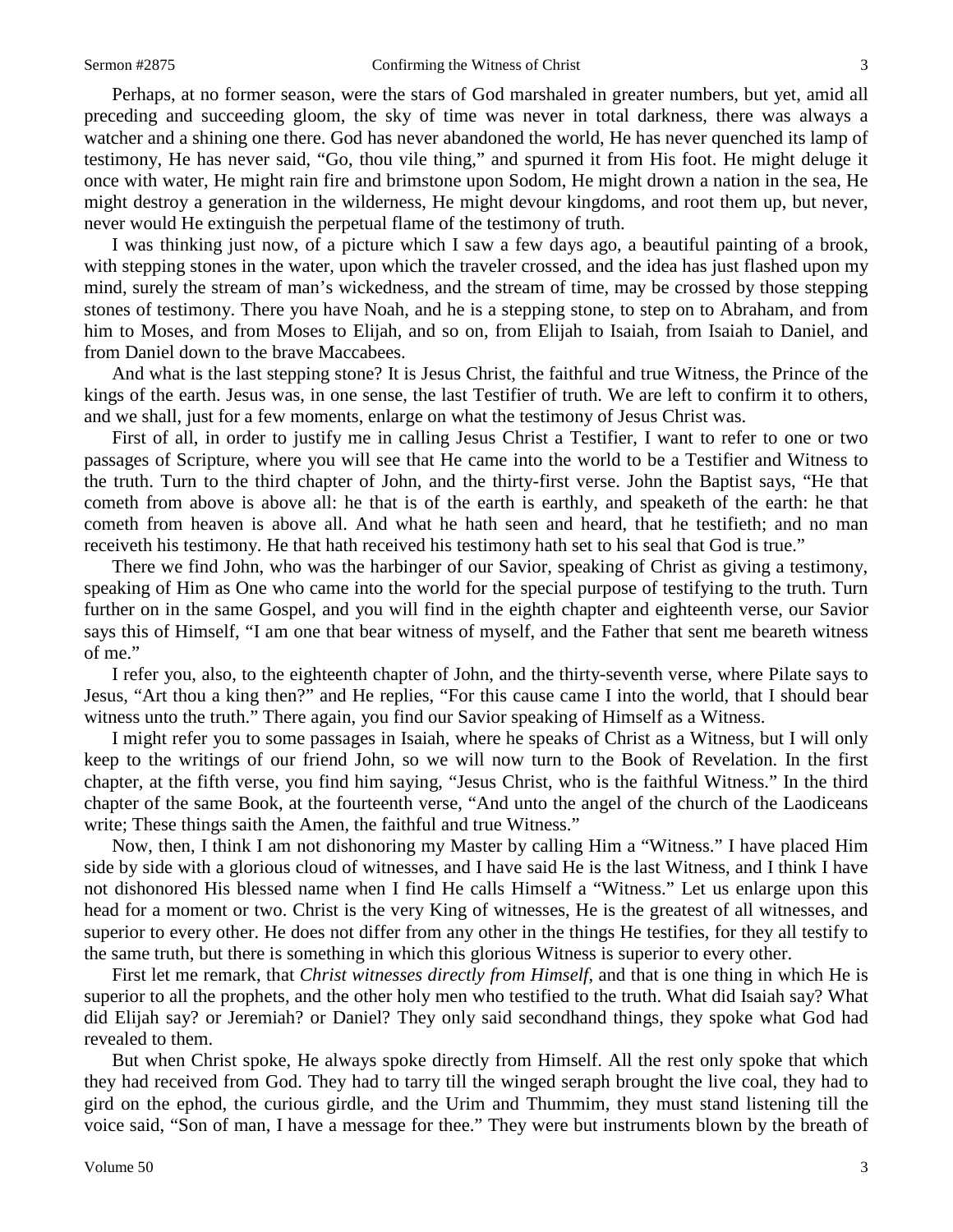God, and giving forth sounds only at His pleasure, but Christ was a fountain of living water. He opened His mouth, and the truth gushed forth, and it came directly from Himself.

In this, as a faithful Witness, He was superior to every other. He could say, "What I have seen, and heard, that do I testify. I have been inside the veil, I have entered into the sanctum sanctorum, I have dived into the depths, I have soared into the heights, there is not a place where I have not been, there is not a truth which I cannot call Mine own. I am no voice of another." In this respect, He surpassed every other witness.

Secondly, Christ was superior to every other witness from the fact that *His testimony was uniform*. It was always the same testimony, we cannot say *that* of any other witness. Look at Noah, he was a very good testifier to the truth, except once, when he was intoxicated, he was a sorry testifier to the truth then.

David was a testifier to the truth, but he sinned against God, and put Uriah to death. What shall we say of Elijah, that man in shaggy garments? He was a testifier to the truth, but he was not so when he fled from Jezebel, and God sent an angel to say to him, "What doest thou here, Elijah?" Abraham was another witness, but he was not so when he said his wife was his sister. The same might be said of Isaac, and if you go through the whole list of holy men, you will find some fault in them, and you will be obliged to say, "They were very good testifiers, certainly, but their testimony is not uniform. There is a plague-spot which sin has left upon them all, there was something to show that man is nothing but an earthen vessel after all."

But Christ's testimony was uniform. There never was a time when He contradicted Himself. There never was an instance in which it could be said, "What You have said, You now contradict." See Him everywhere, whether on the cold mountain top at midnight in prayer, or in the midst of the city, observe Him when He walked through the cornfields on the Sabbath day, or when on the ocean He bade the waves, "Be still," wherever He was, His testimony was uniform.

This cannot be said of any other witness. The best men have their faults. They say that the sun has spots, and so I suppose that the most glorious of men whoever they are, who will shine most brightly in the firmament forever and ever, will have their spots while on earth. Christ's testimony was like His own coat, woven from the top throughout, there was not any seam in it at all.

Yet, further, *Christ's testimony was perfect in testifying to all truth*. Other men only gave testimony to parts of the truth, but Christ manifested it all. Other men had the threads of truth, but Christ took the threads, and wove them into a glorious robe, put it on, and came forth clothed with every truth of God. There was more of God revealed by Christ than in the works of creation, or in all the prophets. Christ was a Testifier to all God's attributes, and He left none of them unmentioned.

Do you ask me whether Christ bore testimony to the justice of God, I tell you, "Yes." See Him hanging there, languishing on Calvary, His bones all dislocated. Did He bear testimony to God's mercy? Yes. See those poor creatures who were limping just now—the lame man is leaping like a hart, the poor blind man is beholding the sun, and rejoicing. Did Jesus witness to the power of God? I say, "Yes." You see Him standing in the little ship, and saying to the winds, "Be still!" and holding them in the hollow of His hand. Has He not borne testimony to everything in God? His testimony was perfect, nothing was left out, everything was there.

We could not say that of any mere man. I believe we cannot say that of any modern preacher. Some people say that they can hear Mr. So-and-so, because he preaches so much doctrine, another likes all experience, and some want all practice. Very well, you do not expect that God has made one man to say everything. Certainly not. One class of men defends one class of truths, and another, another. I bless God that there are so many denominations. If there were not men who differed a little in their creeds, we would never get so much Gospel as we do.

One man loves high doctrine, and he thinks he is bound to defend it every Sabbath, so much the better. Some do not speak of it at all, so that he helps to make up for other people's deficiencies. Some men are fond of fiery exhortations, they give them every Sabbath, and they cannot preach a sermon without them. But then, others do not give them at all, so that the lack of one is supplied by the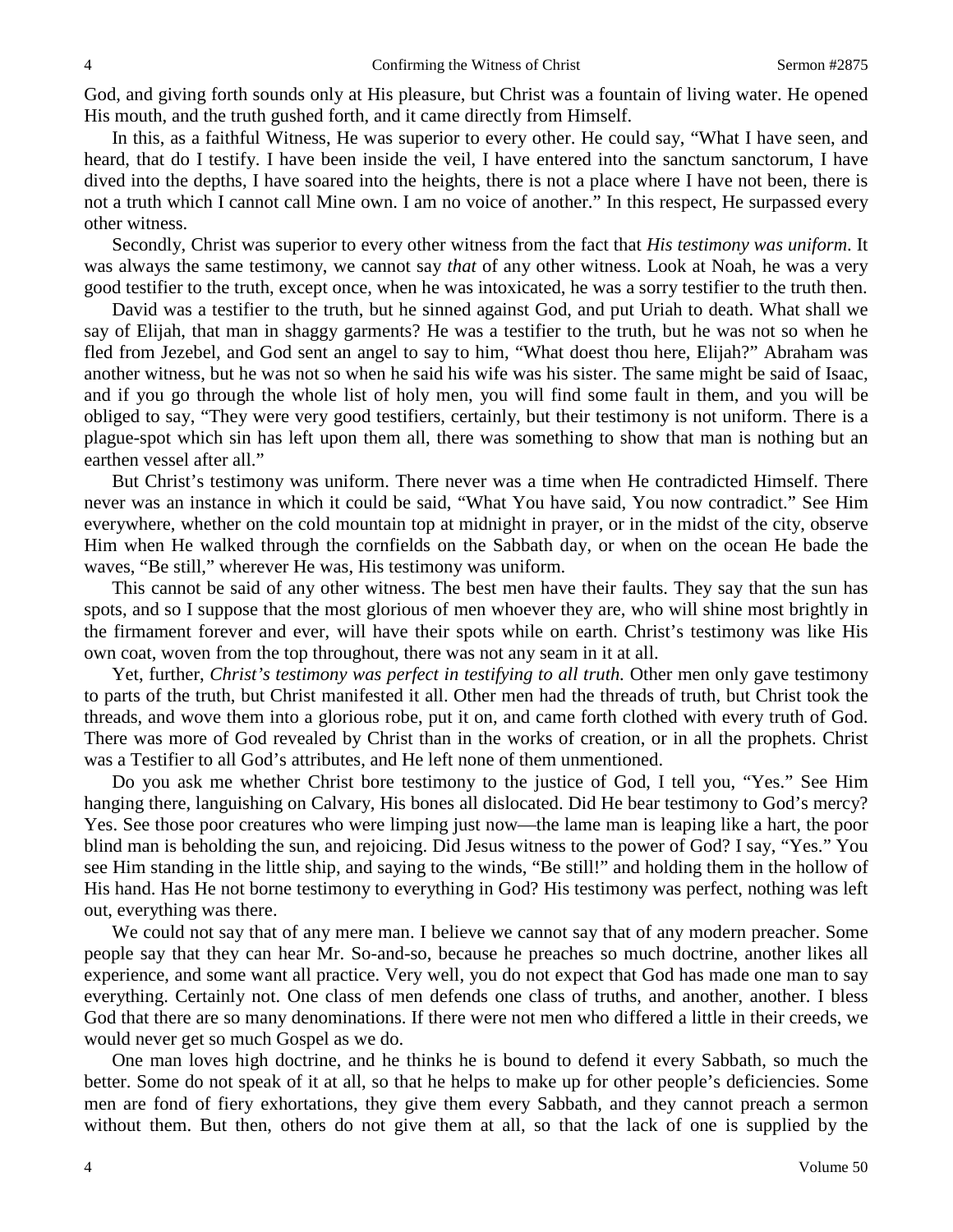superabundance of the other. God has sent different men to defend different kinds of truth, but Christ defended and preached all. He took them, bound them in one bundle, and said, "Here is myrrh, and aloes, and cassia, and all precious spices altogether, here is the whole truth." Christ's testimony was perfect.

Mark, once more, before I come to the confirmation of this testimony, *Christ's testimony was final*. His was the last testimony, the last revelation that will ever be given to man. After Christ, nothing. Christ comes last, He is the last stepping stone across the brook of time. All who come after Him are only confirmers of the testimony of Christ. Our Augustines, our Ambroses, our Chrysostoms, or any other of the mighty preachers of olden times, they never pretended to say anything fresh. They only revived the Gospel—the same old-fashioned Gospel which Christ used to preach.

And Luther, and Calvin, and Zwingli, and Knox, they only came to confirm the truth. Christ said *"finis"* to the canon of revelation, and it was closed forever. No one can add a single word thereto, and no one can take a word therefrom. We Dissenters are sometimes charged with inventing a new Gospel. We deny it. We say that our Owen, Howe, Henry, Charnock, Bunyan, Baxter, or Janeway, and all that galaxy of stars of the pulpit, did not pretend to say anything new, they only revived the things that Christ said, they only professed to be confirmers of *the* Witness.

So has it been with the great men we have lost during the last century. Whitefield and his brother evangelists, and men who stood in the same position as Gill, or Booth, or Rippon, or Carey, or Ryland, or some of those who have just been taken away—they did not pretend to say anything new. They only said, "Brethren, we come to tell you the same old story, we are not testifiers of new things, we are only confirmers of *the* Witness, Christ Jesus."

**II.** Now we come to the second part of our subject, and that is, THE TESTIMONY OF CHRIST IS TO BE CONFIRMED IN YOU.

There are two points here, first, *the testimony of Christ needs to be confirmed in ourselves,* and secondly, *it needs to be confirmed in others*.

First then, to every Christian the testimony of Christ needs to be confirmed in his own heart. O beloved, that is the best confirmation of Gospel truth which every Christian carries about within him! I love "Butler's Analogy," it is a very powerful book. I love "Paley's Evidences," but I never need them myself, for my own use, I do not want any proof that the Bible is true. Why? Because it is confirmed in me. There is a Witness, which dwells in me, which makes me bid defiance to all infidelity, so that I can say—

> *"Should all the forms that men devise Assault my faith with treacherous art, I'd call them vanity and lies, And bind the Gospel to my heart."*

I do not care to read books opposing the truths of the Bible, I never want to wade through mud for the sake of washing myself afterwards. When I am asked to read a heretical book, I think of good John Newton. Dr. Taylor, of Norwich, said to him, "Have you read my Key to the Romans?" "I have turned it over," said the Doctor. "And is this the treatment a book must meet with which has cost me so many years' hard study? You ought to have read it carefully, and weighed deliberately what is said on so serious a subject." "Hold," said Newton, "you have cut me out full employment for a life as long as Methuselah's. My life is too short to be spent in reading contradictions of my religion. If the first page tells me the man is undermining the faith, it is enough for me. If I had the first mouthful of a roast tainted, I do not need to eat it through to be convinced I ought to send it away."

Having the truth confirmed in us, we can laugh all arguments to scorn, we are placed in a sheet of mail when we have a witness to God's truth within us. All the men in this world cannot make us alter one single iota of what God has written within us. Ah, brethren and sisters, we want to have the truth confirmed within us! Let me tell you a few things that will do this.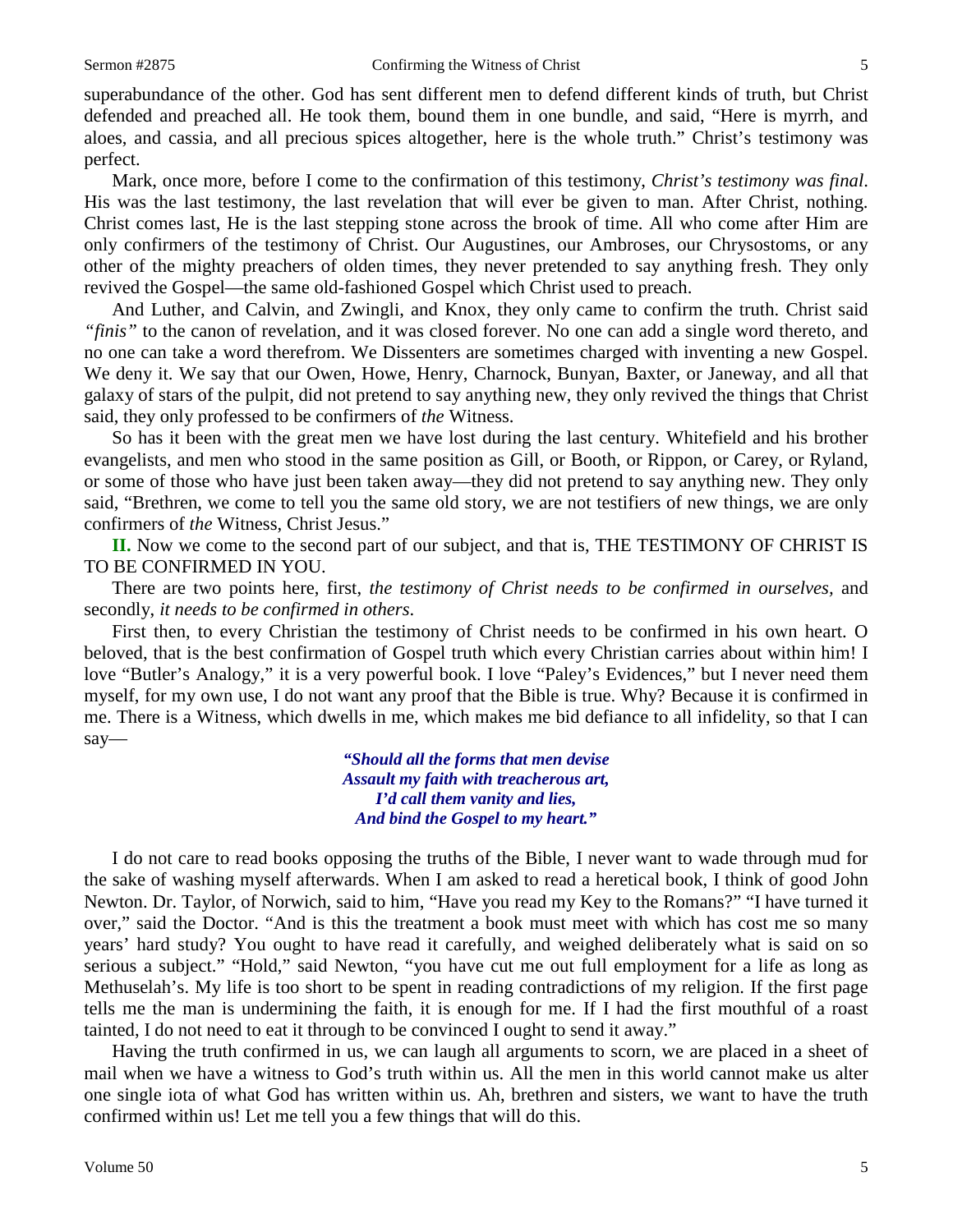First, *the very fact of our conversion tends to confirm us in the truth*. "Oh!" says the Christian, "do not tell me there is no power in religion, for I have felt it. I was thoughtless like others, I laughed religion to scorn, and those who attended to it, my language was, 'Let us eat and drink, and enjoy the sunshine of life,' but now, through Christ Jesus, I find the Bible a honeycomb, which hardly needs to be pressed to let the drops of honey run out, it is so sweet and precious to my taste that I wish I could sit down and feast on my Bible forever.

What has made this alteration?" That is how the Christian reasons. He says, "There must be a power in grace, otherwise, I never should be so changed as I am, there must be truth in the Christian religion, otherwise, this change would never have come over me."

Some men have ridiculed religion and its followers, and yet divine grace has been so mighty, that those very men have become converted, and experienced the new birth. Such men cannot be argued out of the truth of religion. You may stand and talk to them from dewy morn to the setting of the sun, but you can never get them to believe that there is no truth in God's Word, for they have the truth confirmed in them.

Then again, another thing confirms the Christian in the truth, and that is, *when God answers his prayers*. I think that it is one of the strongest confirmations of truth when we find that God hears us. Now I speak to you, on this point, of things which I have tasted and handled. The wicked man will not believe this, he will say, "Ah, go and tell those who know no better!" But I say that I have proved the power of prayer a hundred times, because I have gotten to God, and asked Him for mercies, and have received them.

"Ah!" say some, "it is only just in the common course of providence." *"Common course of providence!"* It is a blessed course of providence, if you had been in my position, you would not have said that, I have seen it just as clearly as if God had rent the heavens, and put His hand out, and said, "There, My child, is the mercy you asked." It has come so plainly out of the way, that I could not call it a common course of providence.

Sometimes I have been depressed and downcast, and even out of heart at coming to stand before this multitude, and I have said, "What shall I do?" I could fly anywhere rather than come here any more. I have asked God to bless me, and send me words to say, and then I have felt filled to the brim, so that I could come before this congregation or any other. Is that a common course of providence? It is a special providence—a special answer to prayer.

And there are others here, who can turn to the pages of their diary, and see there God's hand plainly interposing, so we can say to the infidel, "Be gone! The truth of God is confirmed in us, and so confirmed that nothing can drive us out of it."

You have had the truth confirmed in you, my dear friends, *when you have found great support in times of affliction and tribulation*. Some of you have passed through deep trouble, some of you have been sorely tried, and have been brought very low, but can you not say with David, "I was brought low, and the LORD helped me"? Can you not recall how well you bore that last trouble? When you lost that dear child, you thought you could not bear it so well as you did, but you said, "The LORD gave, and the LORD hath taken away, blessed be the name of the LORD." Many of you have loved ones under the sod, your mother, father, husband, or wife. You thought your heart would break when you lost your parents, but when your father and your mother were taken from you, then the Lord took you up. He told you, poor widow, that He would be a Father to your children, and have you not found it so? Can you not say, "Not one good thing has failed of all that the Lord has promised"? That is the best confirmation of the truth of God.

Sometimes persons come to me in my vestry, and they want me to confirm the truth outside of them. I cannot do that, I want them to have the truth confirmed in them. They say, "How do you know that the Bible is true?" "Oh!" I reply, "I never have to ask such a question as that now, because it is confirmed in me. The Bishop has confirmed me." I mean, "The Bishop of souls," the Lord Jesus Christ, for I never was confirmed by any other, and He has so confirmed me in the truth that no one can take it out of me. I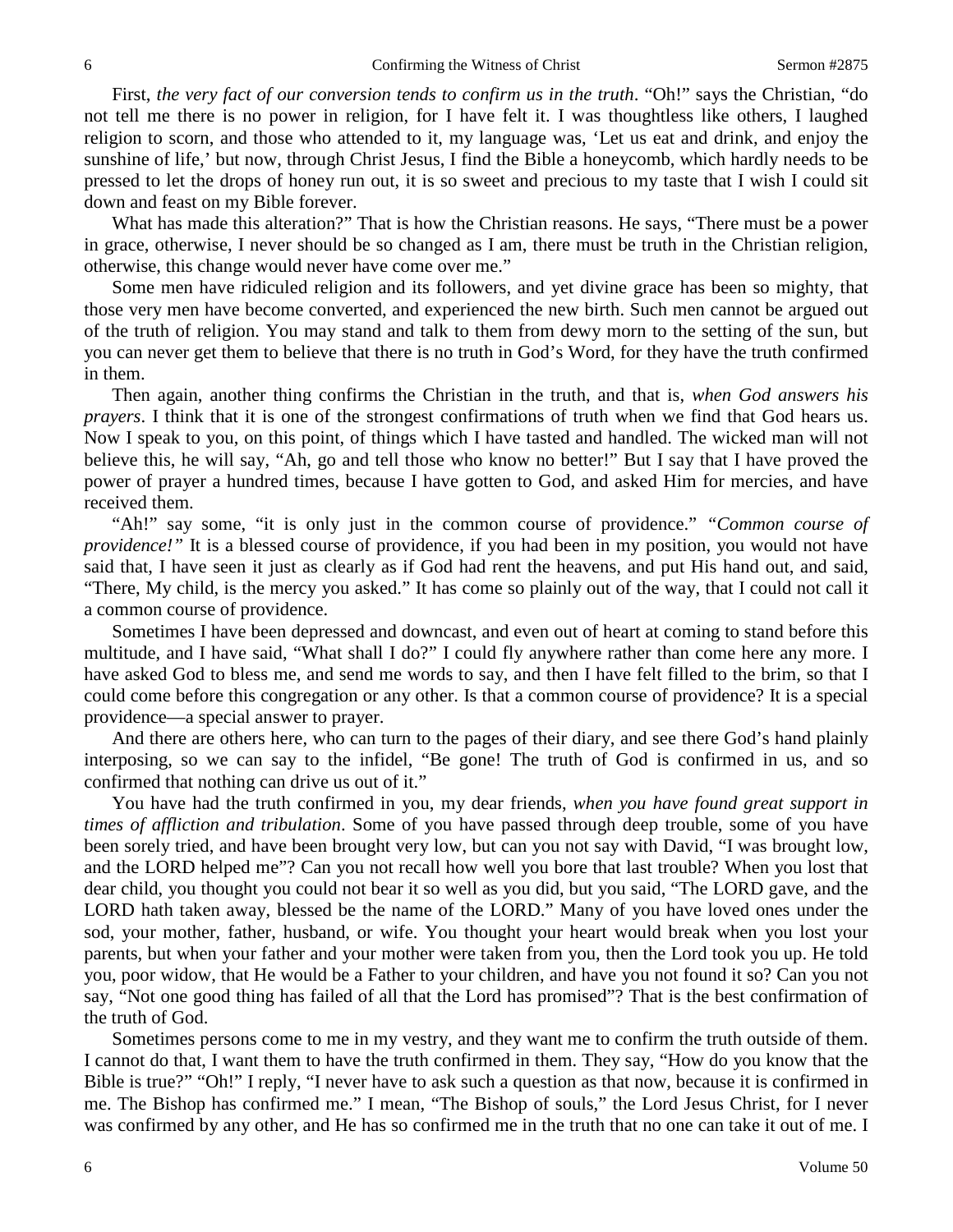say to these people, "Try religion yourself, and you will see its power. You stop outside the house, and you want me to prove what is inside the house, go in yourself—'taste and see that the LORD is good,' blessed are all they that trust in Him." This is the best way of confirming the truth to ourselves.

The second thought was that it was our business, not only to have the truth confirmed in our own souls, but *so to live that we might be the means of confirming the truth in others*. Do you know what Bible the worldly man reads? He does not read this Bible at all, he reads the Christian. "There," he says, "that man goes to church, or chapel, and he is a member, I will see how he lives, I will read him up and down," and he watches him, and reads his conduct. If he is bad, he says, "Religion is a farce," but if he is a man who lives up to it, he says, "There is something in religion after all."

Wicked men read professors, they watch them to see whether they live up to their profession. Christians have Argus, with a hundred eyes, staring at them. Worldlings look at every fault with a magnifying glass, and they make the smallest molehill into a great mountain, and if there is a mote in our eye, they will make it a beam, and they will say the man is a hypocrite at once.

It is the duty of every child of God to so live that he may confirm the witness of Christ. We should labor to do it in all the common things of daily life. "Whether ye eat, or drink, or whatever ye do, do all to the glory of God." Some men think that religion lies only in great things. It does not, for it also lies in little things. Take any one day of our lives, we eat, drink, rise in the morning, go to bed at night, there is nothing very particular about the day.

Our life is made up of little things, and if we are not careful of little things, we shall not be careful of great ones. If we do not mind the little things, the great ones must go wrong. Oh, may you have grace to live that the world may find no fault in you, and if in little things they see exactness and precision (and too much precision will be better than the looseness of the morals of some professors), then they will say, "There is something in religion, that man's life has confirmed it in my mind, because he lives up to it."

Then again, *if you can bear the taunts of wicked men without returning them,* that will be a good way of confirming religion. When I have entered into controversy with some men, and have been betrayed into heat of temper, I could have bitten my fingers off that I should have done so. If you can keep your temper when men laugh at you, and if, when they revile you, you do not return it, you will confirm the truth. They will say, "There is something in that man's religion, otherwise he could not so keep his temper."

You have read of James Haldane. Once, when unconverted, he threw a ship's tumbler at the head of a person who had insulted him, but when he was regenerated, on another occasion of insult, he simply said, "I would resent it, but I have learned to forgive injuries and overlook insults." Men were obliged to say of him, "There is something in the religion which can bring such a lion as that down, and make him such a lamb." Thus you will confirm the witness of Christ, if you quietly endure persecution. If you can bear the laugh and jeer of wicked men patiently, you will confirm the truth.

The last confirmation you and I, my friends, will ever be able to give to the witness of Christ is coming very soon. There is an hour when we shall no longer be able to confirm the truth by living for it, for we must die, and *that is the best confirmation of a man's principles—when he dies well.* One of the noblest confirmations of the Christian religion is the fact that a man dies a peaceable, a happy, and even a triumphant death.

Oh, if when you come to die, you are able to say, "O death, where is your sting? O grave, where is thy victory?" and if you can grasp the tyrant Death in your hand, and hurl him to the ground, and triumph in Him who said, "O death, I will be thy plagues; O grave, I will be thy destruction!" if you can die without fear, or repining, or remorse, knowing that you are forgiven—if you can die with the song of victory on your lips, and with the smile of joy upon your countenance, then you will confirm the witness of Christ.

In conclusion, let me urge you, as followers of Christ Jesus, as those whom He has loved with an everlasting love, as heirs of immortality, as those who have been rescued from the pit of destruction, as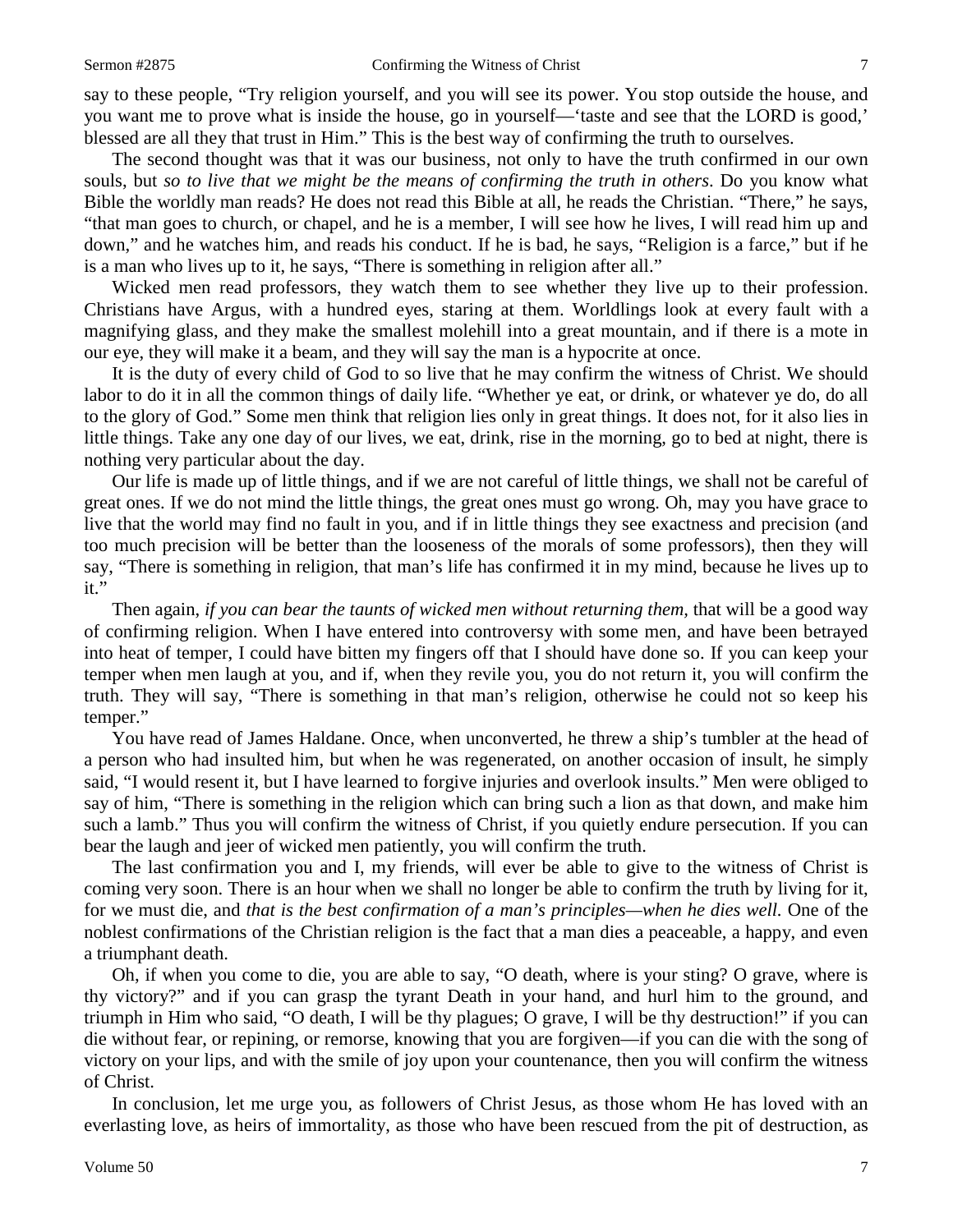professors of religion, as members of a Christian church, let me beseech you to make it your first and last objective to confirm the witness of Christ. Wherever you are, whatever you are doing, say within yourself, "I must so live and die that I may confirm the witness of Christ. I must so walk among my friends and neighbors that they will see that there is a truth and a power in religion."

And let me warn you not to undertake this task in your own strength, you will need power from on high, from the Holy Ghost, a fresh supply of grace from the throne of the heavenly grace. It is a good plan that some persons adopt, they walk home after service, and when they get there, they have a few minutes in prayer with their God. It is a blessed way of clinching the nail, and making a sermon tell.

So, dear friend, go home, and say, "I solemnly vow, yet not in my own strength, but I solemnly vow, by Thy grace, that, from this moment, henceforward, it shall be my aim to live more as a confirmer of the truth! I did not know my high calling before, but I know now that I am a confirmer of the truth. Lord, help me so to live that there may never be any flaw in my conduct, never any vile word proceed out of my lips, make me so to live that I may confirm Thy truth! Lord, help me to confirm the witness of Christ!"

Go and register that vow, and that resolution, and seek God's grace that you may not let it be a vow un-carried out, but may you be able to live to the glory of God, and to the honor of His blessed name! Amen.

## **EXPOSITION BY C. H. SPURGEON**

#### *PSALM 84*

#### *A Psalm for the sons of Korah.*

You remember how Korah, Dathan, and Abiram were destroyed because of their rebellion against the Lord, and their revolt against His chosen servants, Moses and Aaron, and you, no doubt, recollect how it is recorded that "the children of Korah died not." Why they were spared, we cannot tell, except that it was an act of sovereign grace, and if so, I can understand why they were afterwards selected to be among the chief singers in the house of the Lord, for who can sing so sweetly to the God of grace as the men who have been saved by His sovereign, distinguishing grace?

So this psalm is "for (or of) the sons of Korah."—

*"Who can praise the blessed God, Like a sinner saved by grace? Angels cannot sing so loud, Though they see Him face to face; Sinless angels ne'er can know What a debt saved sinners owe."*

**Verse 1.** *How amiable are thy tabernacles, O LORD of hosts!*

The outer portions and the inner parts as well—how lovely they all are! To be among Your people, to have sweet fellowship with them, how delightful it is, "O LORD of hosts!" You dwell in Your tabernacles, O JEHOVAH of hosts, like a king in the center of his army, and Your people encamp round about You!

**2.** *My soul longeth, yea, even fainteth for the courts of the LORD:*

Those children of God, who have been for even a little while exiled from the courts of the Lord, prize them all the more when they get back to them.

**2.** *My heart and my flesh cry out for the living God*.

There gets to be so deep a longing to appear once more in the house of the Lord that even this claycold flesh of ours, which with difficulty becomes warm towards good things, at last melts, and joins in the common cry of the believer's whole being, "My heart and my flesh cry out for the living God."